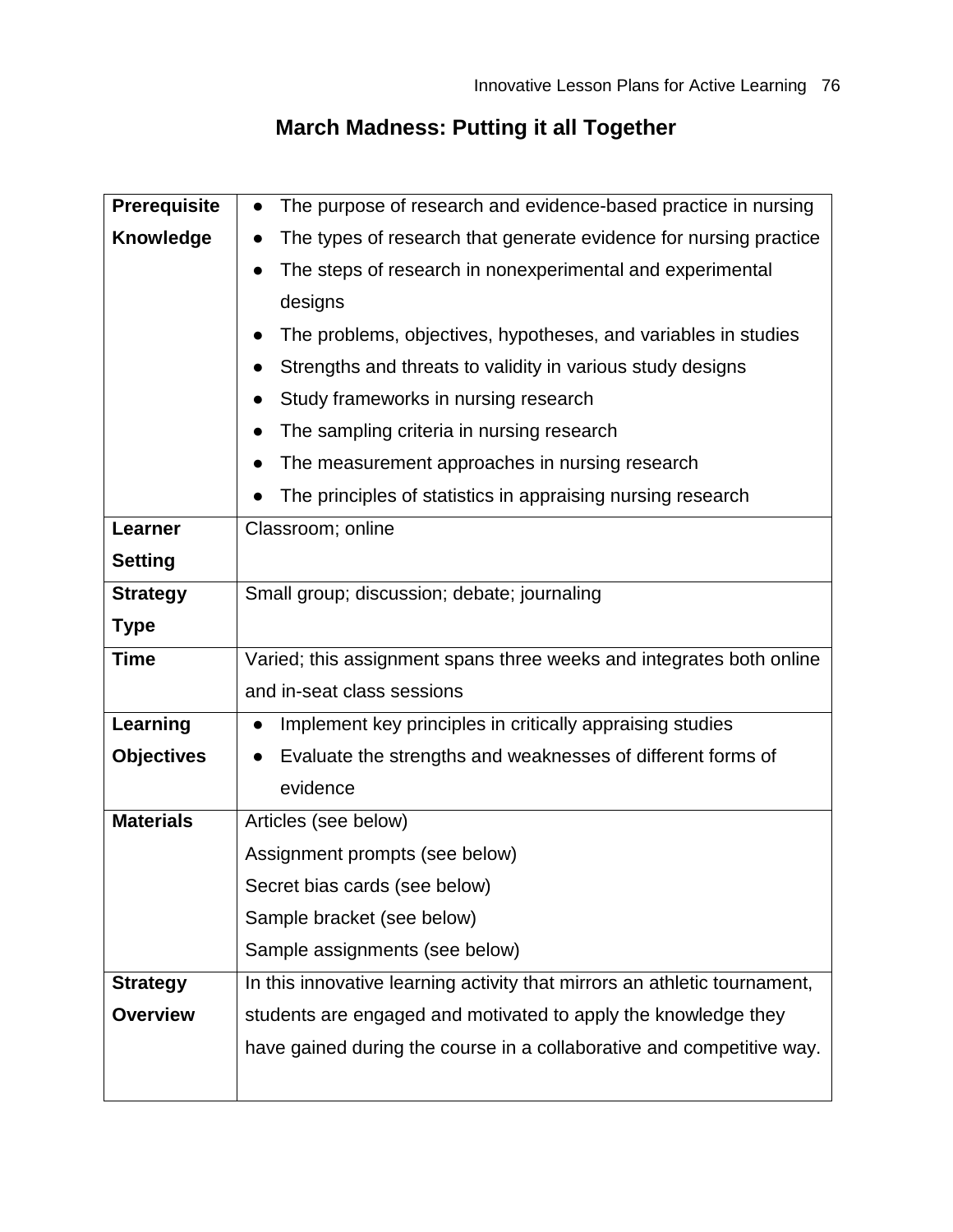|              | Using eight pre-selected research articles on an appealing topic         |  |  |  |  |  |
|--------------|--------------------------------------------------------------------------|--|--|--|--|--|
|              | immediately of use to the students – reducing test anxiety in nursing    |  |  |  |  |  |
|              | students – a competition "bracket" is created in which students are      |  |  |  |  |  |
|              | assigned to play offense, defense, or referee on the articles. The first |  |  |  |  |  |
|              | week of the assignment is an online week in which the students           |  |  |  |  |  |
|              | present and judge critiques in small-group discussion boards. The        |  |  |  |  |  |
|              | second week is in-seat, and the students each have new roles,            |  |  |  |  |  |
|              | including secretly biased referees. There is a structured debate in      |  |  |  |  |  |
|              | class, critiquing the four "winning" articles from the previous week.    |  |  |  |  |  |
|              | The third and final week is online and involves individual reflective    |  |  |  |  |  |
|              | journals in which students share their own assessment of which of the    |  |  |  |  |  |
|              | final two articles should be declared the "winner" as well as their      |  |  |  |  |  |
|              | reflection on how they have met the learning outcome tied to this        |  |  |  |  |  |
|              | assignment.                                                              |  |  |  |  |  |
|              |                                                                          |  |  |  |  |  |
|              | As it is written, this assignment is designed for 24 students. It can be |  |  |  |  |  |
|              | adapted to smaller or larger groups by adding or subtracting articles    |  |  |  |  |  |
|              | or adjusting the number of students per role.                            |  |  |  |  |  |
| <b>Steps</b> | 1. Establish bracket, assigning articles to each slot and assigning      |  |  |  |  |  |
|              | students to the roles corresponding to each slot.                        |  |  |  |  |  |
|              | Week 1 (online): Students follow prompts for their assigned role<br>2.   |  |  |  |  |  |
|              | and complete the discussion board activity. The instructor serves        |  |  |  |  |  |
|              | as a tie-breaker, if needed, to determine which four of the eight        |  |  |  |  |  |
|              | articles will move on to the next week.                                  |  |  |  |  |  |
|              | Week 2 (in-class): With their new roles and articles, students use<br>3. |  |  |  |  |  |
|              | class time to work in offense/defense pairs to create their              |  |  |  |  |  |
|              | arguments for the in-class debate. In the meantime, the referees         |  |  |  |  |  |
|              | are pulled aside and given their secret biases. The referees also        |  |  |  |  |  |
|              | work together to decide on factors to use in ranking the articles.       |  |  |  |  |  |
|              | This takes about 30-40 minutes. The instructor circulates to             |  |  |  |  |  |
|              | provide assistance as needed. Then one representative from               |  |  |  |  |  |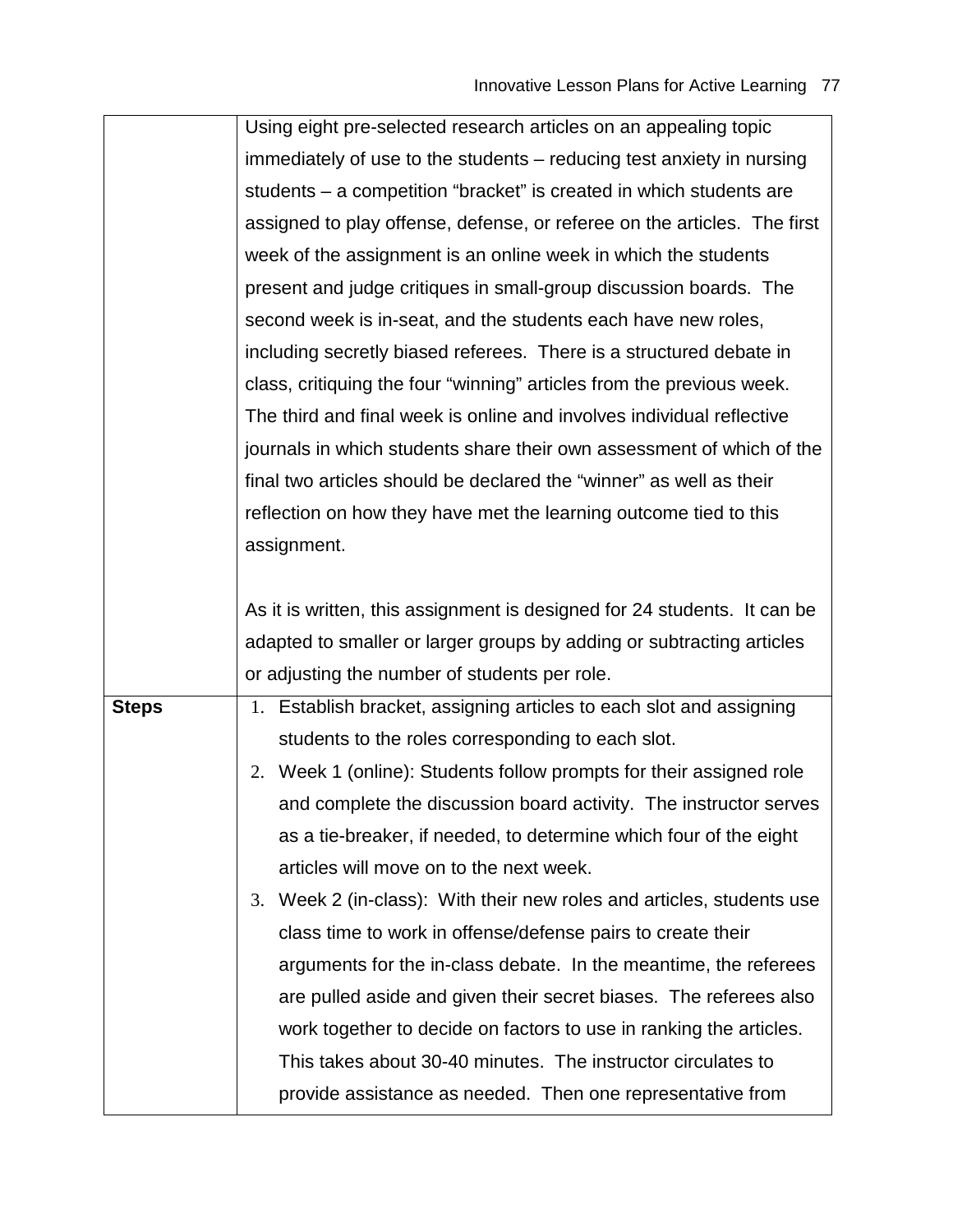|                   | each pair sits in the front of the room and arguments are              |  |  |  |  |
|-------------------|------------------------------------------------------------------------|--|--|--|--|
|                   | presented for each article (another 30-40 minutes total). The          |  |  |  |  |
|                   | referees judge using their secret biases, and the instructor serves    |  |  |  |  |
|                   | as a tie-breaker, if needed.                                           |  |  |  |  |
|                   | Week 3 (online): Students follow the prompts to complete private<br>4. |  |  |  |  |
|                   | individual reflective journal entries in which they share their own    |  |  |  |  |
|                   | assessment of which of the final two articles should be declared       |  |  |  |  |
|                   | the "winner" as well as their reflection on how they have met the      |  |  |  |  |
|                   | learning outcome tied to this assignment                               |  |  |  |  |
| <b>Evaluation</b> | Moderate stakes - both graded and ungraded feedback over the three     |  |  |  |  |
|                   | week period                                                            |  |  |  |  |
|                   |                                                                        |  |  |  |  |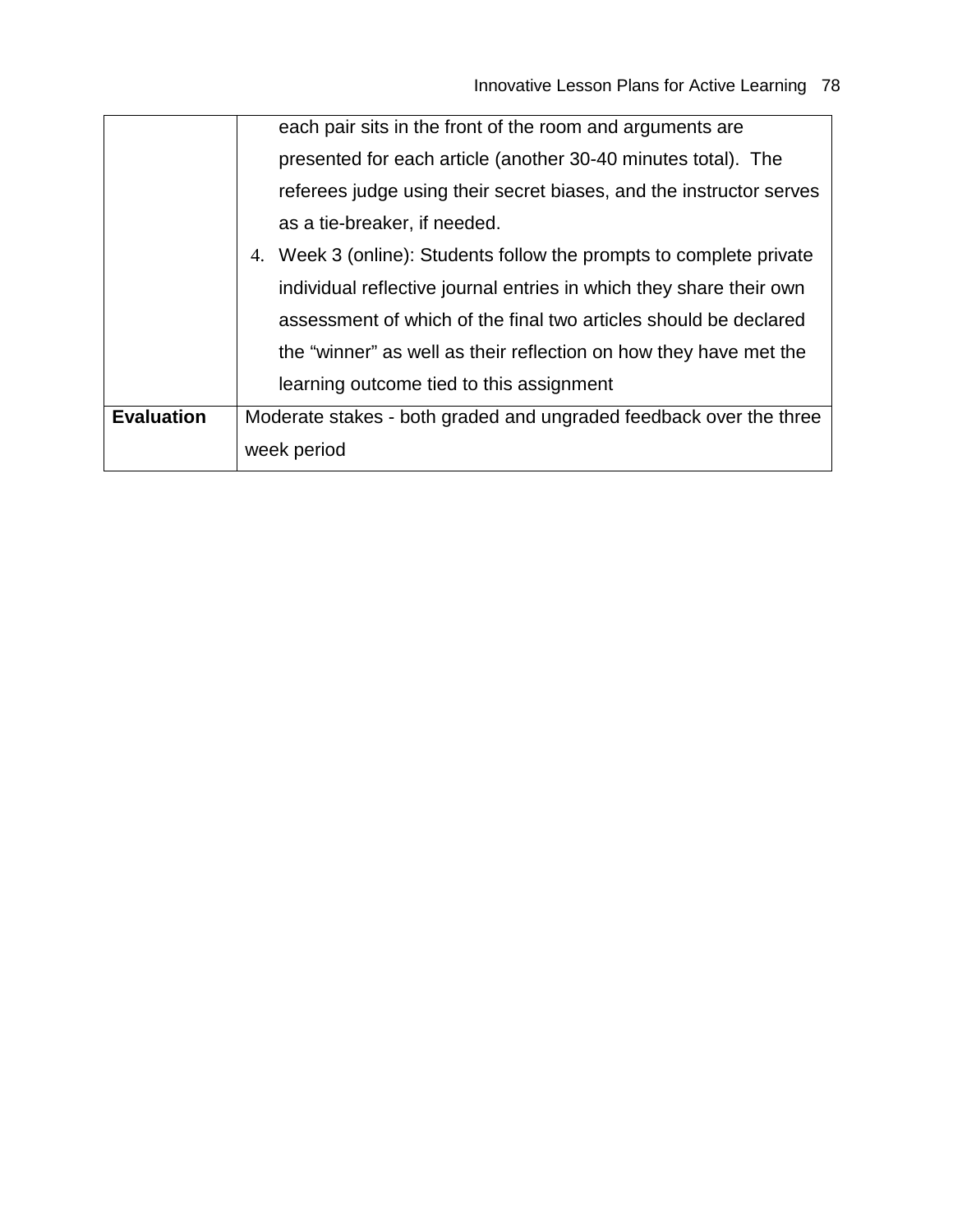#### March Madness: Articles

- Berube, C.A. & Gouveia, J. M. (2015). An academic support strategy: The "magic pencil." Nurse Educator, 40, 276-277. http://doi.org/10.1097/NNE.0000000000000197
- Johnson, C.E. (2014). Effect of aromatherapy on cognitive test anxiety among nursing students. Alternative and Complementary Therapies, 20, 84-87. http://doi.org/10.1089/act.2014.20207
- Lai, H.-L. (2006). A preliminary study of music effects on nursing students' test anxiety. International Journal of Human Caring, 10, 85.
- Patterson, S.L. (2016). The effect of emotional freedom technique on stress and anxiety in nursing students: A pilot study. Nurse Education Today, 40, 104-110.
- Prato, C.A. & Yucha, C.B. (2013). Biofeedback-assisted relaxation training to decrease test anxiety in nursing students. Nursing Education Perspectives, 34, 76-81.
- Sharif, F., Dehbozorgi, R., Mani, A., Vossoughi, M., & Tavakoli, P. (2013). The effect of guided reflection on test anxiety in nursing students. Nursing and Midwifery Studies, 2, 16-20. http://doi.org/10.5812/nms.11119
- Young, J.S. (2012). Pet therapy: Dogs de-stress students. Journal of Christian Nursing, 29, 217-221. http://doi.org/10.1097/CNJ.0b013e31826701a7
- Zargarzadeh, M. & Shirazi, M. (2014). The effect of progressive muscle relaxation method on test anxiety in nursing students. Iranian Journal of Nursing and Midwifery Research, 19, 607-612.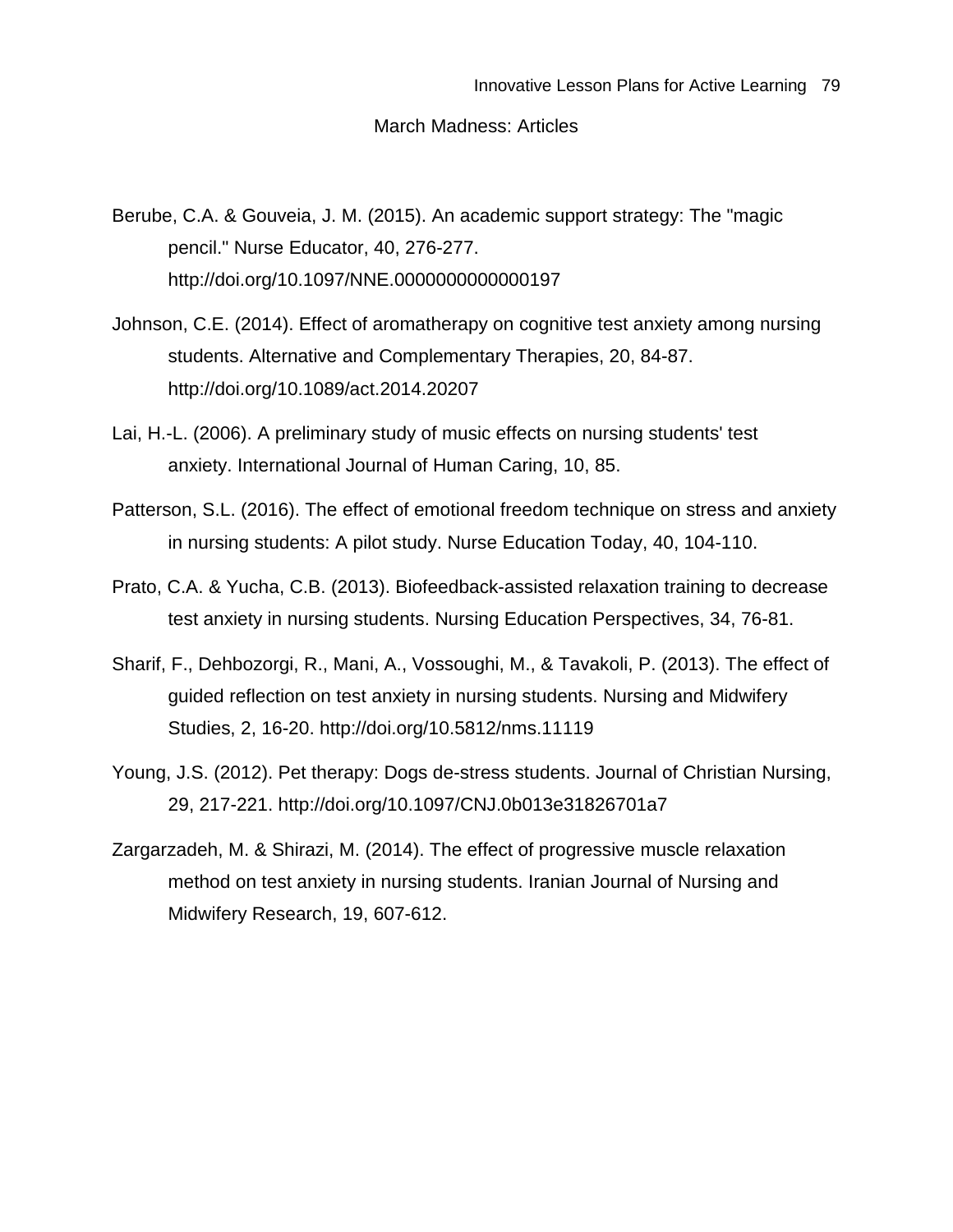#### March Madness: Week 1 (online) instructions

#### Defense assignment

You're assigned as the defense for an article this week. The offense is going to attack your article, but your job is to protect it!

Read your assigned article thoroughly. Using what you've learned this semester, identify the following research steps in your assigned article and find all the strengths that you can in these ten areas:

- Problem and Purpose
- Literature Review
- Framework
- Variables
- Design
- Sample and setting
- Measurement
- Statistical Analysis
- Interpretation of Findings
- Implications for education, practice, or research

Post a summary on Blackboard that includes all of the strengths you've found in these areas so that the referees can make their decision. Do not only cite opinion. You must make specific reference to the material in the textbook/Key Points/Powerpoint.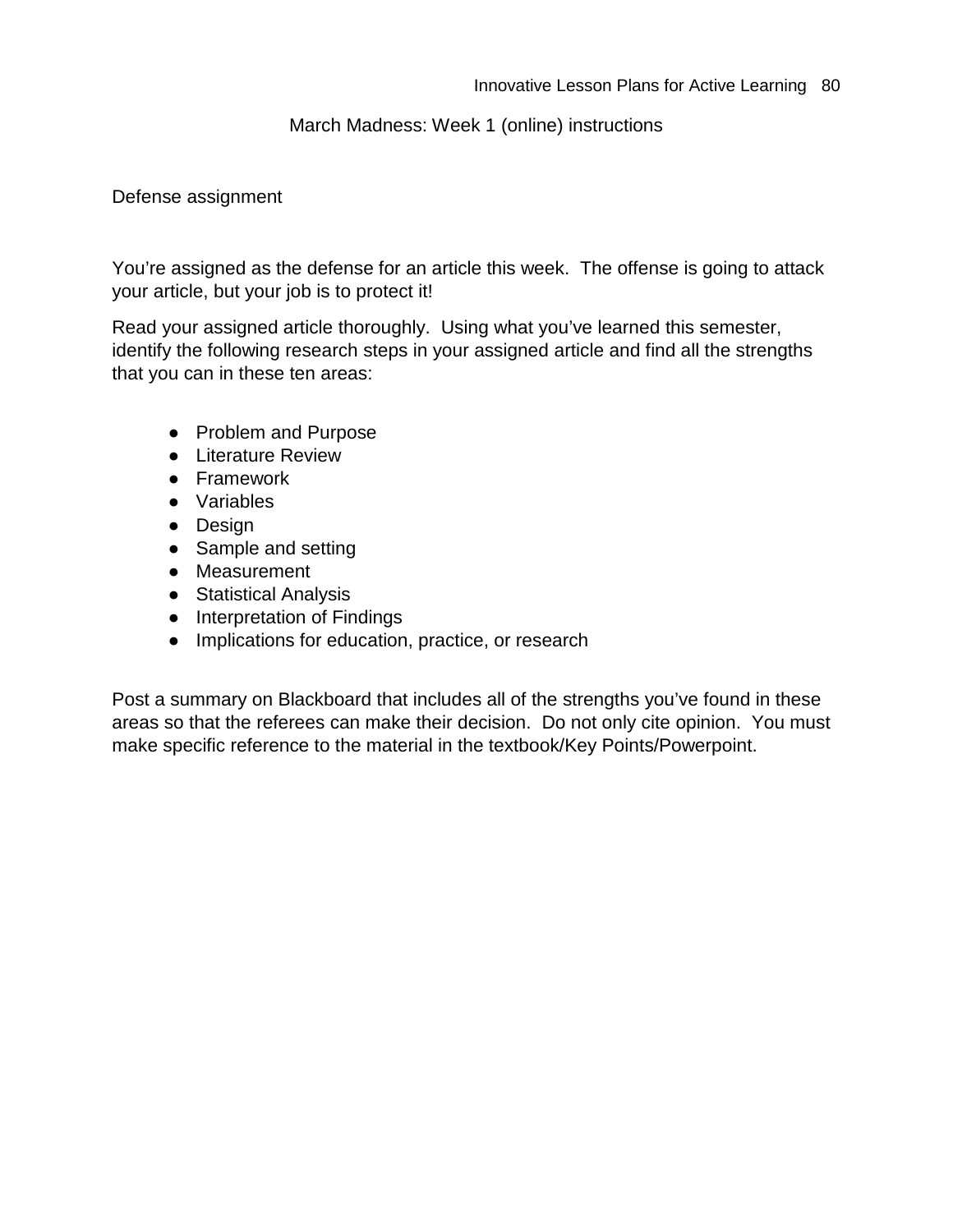(Week 1, cont.)

#### Offense assignment

You're assigned as the offense for an article this week. The defense is going to protect your article, but your job is to attack it!

Read your assigned article thoroughly. Using what you've learned this semester, identify the following research steps in your assigned article and find all the weaknesses that you can in these ten areas:

- Problem and Purpose
- Literature Review
- Framework
- Variables
- Design
- Sample and setting
- Measurement
- Statistical Analysis
- Interpretation of Findings
- Implications for education, practice, or research

Post a summary on Blackboard that includes all of the weaknesses you've found in these areas so that the referees can make their decision. Do not only cite opinion. You must make specific reference to the material in the textbook/Key Points/Powerpoint.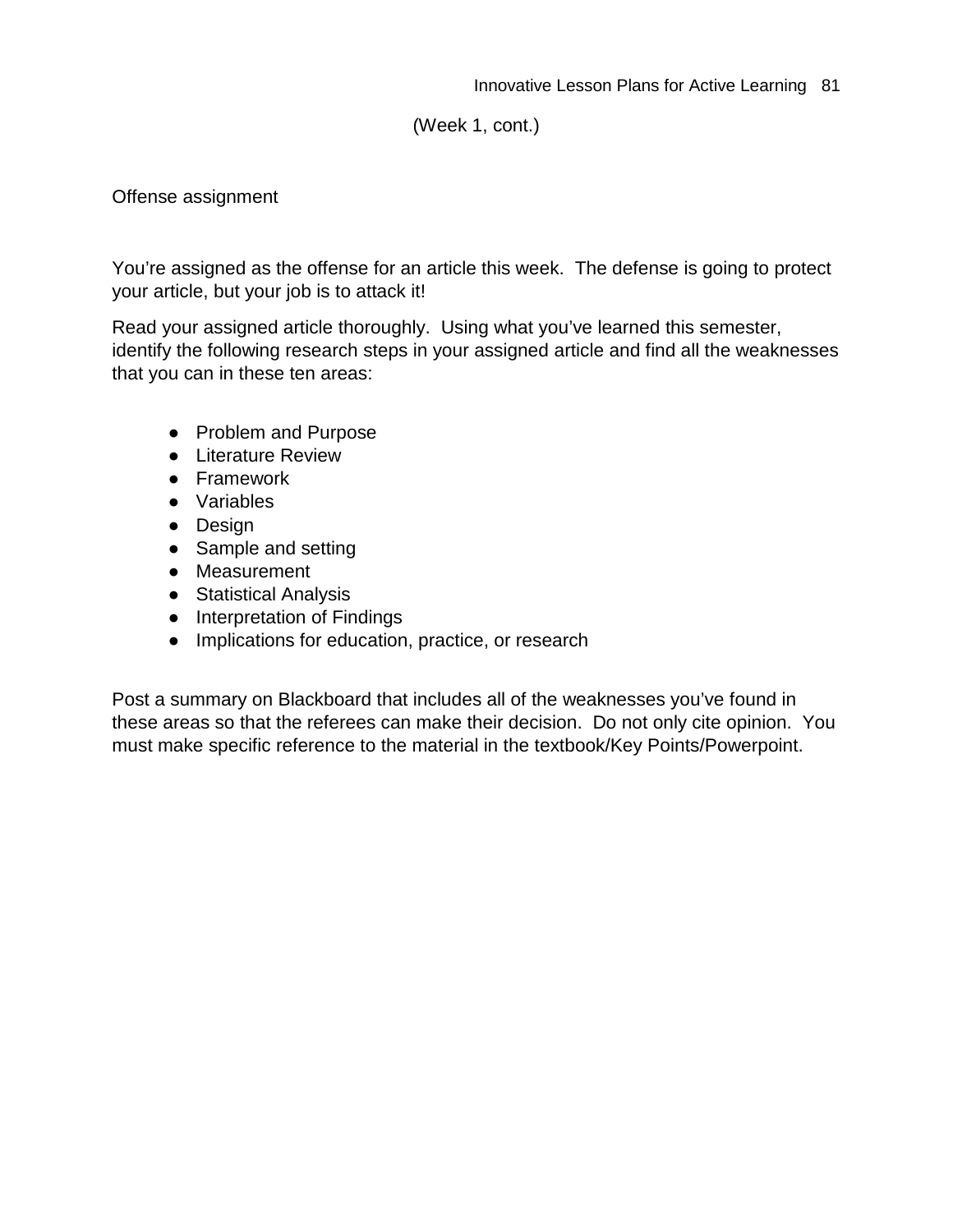(Week 1, cont.)

#### Referee assignment

1) You're assigned as the referee in the competition between two articles this week. Check Blackboard for your assigned articles, then read both articles and answer the following questions:

| Study #1 Title:                                                                         | Yes | No |
|-----------------------------------------------------------------------------------------|-----|----|
| Was the study title clear?                                                              |     |    |
| Was the abstract clearly presented?                                                     |     |    |
| Was the writing style of the report clear and concise?                                  |     |    |
| Were relevant terms defined?                                                            |     |    |
| Were the Introduction, Methods, Results, and Discussion sections<br>clearly identified? |     |    |

| Study #2 Title:                                                  | Yes | No |
|------------------------------------------------------------------|-----|----|
| Was the study title clear?                                       |     |    |
| Was the abstract clearly presented?                              |     |    |
| Was the writing style of the report clear and concise?           |     |    |
| Were relevant terms defined?                                     |     |    |
| Were the Introduction, Methods, Results, and Discussion sections |     |    |
| clearly identified?                                              |     |    |

2) After reading the two articles and completing the brief overviews above, read your peers' offense and defense responses to the articles above on the Blackboard discussion board. Then write one paragraph justifying which article you think should win the competition. In other words, which article is overall stronger and provides better evidence (and why)?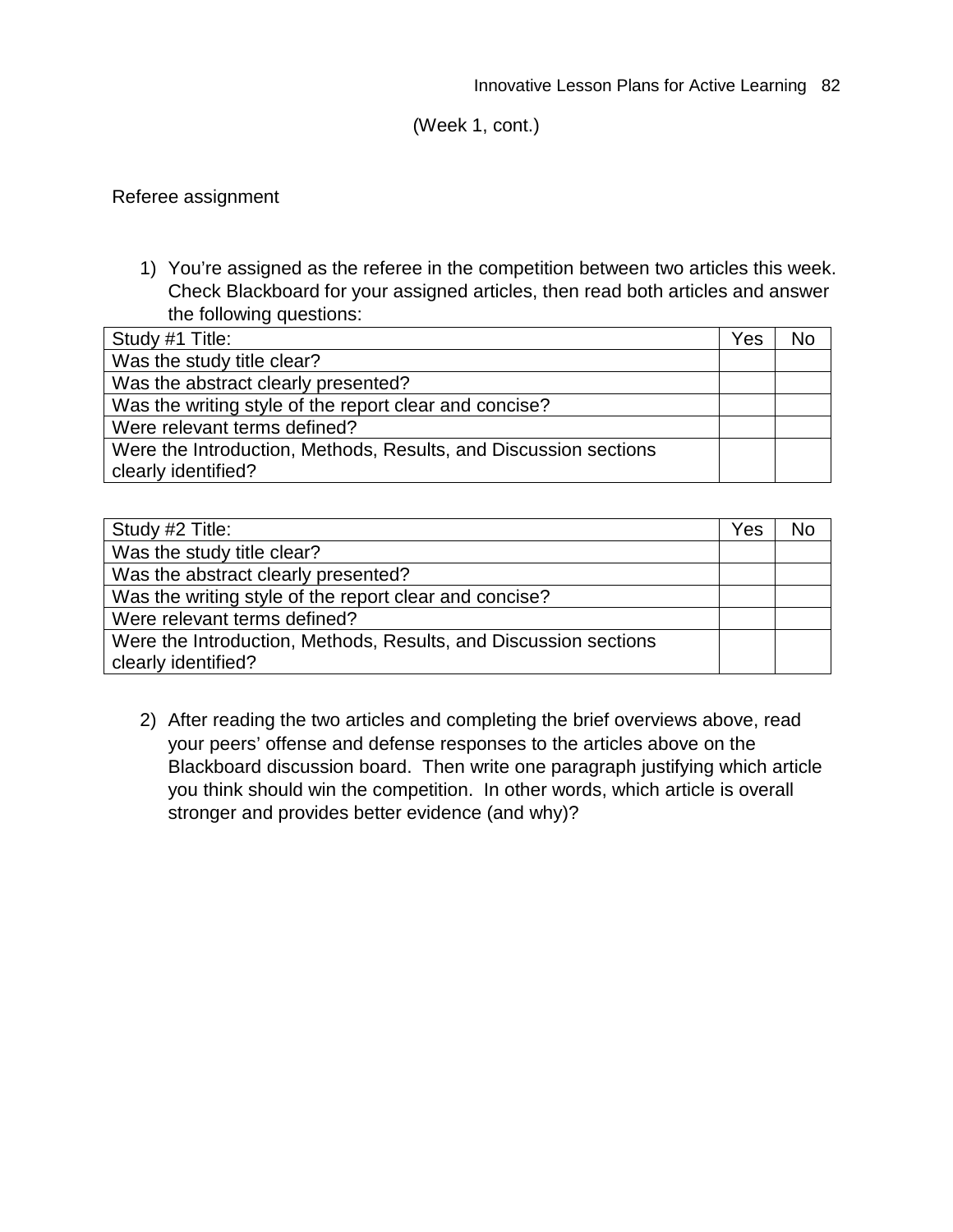#### March Madness: Week 2 (in-seat) instructions

#### Offense:

You'll be assigned an article to critique for credibility and meaning (the final step of critical appraisal). You'll work in pairs to answer the questions below, then the team captains (the ones who were referees last week) for offense and defense on each article will present your findings to your team of referees. Find as many weaknesses as you can!

#### Defense:

You'll be assigned an article to critique for credibility and meaning (the final step of critical appraisal). You'll work in pairs to answer the questions below, then the team captains (the ones who were referees last week) for offense and defense on each article will present your findings to your team of referees. Find as many strengths as you can!

The questions for offense and defense

- 1. What rival hypotheses can be suggested for the findings?
- 2. Do the findings from this study build on the findings of previous studies?
- 3. When the findings are examined in light of previous studies, is the research gap improved?
- 4. How confident are you in the validity of the study findings?
- 5. Could the limitations of the study have been corrected?
- 6. To what populations can the findings be generalized?
- 7. What questions emerge from the findings, and does the researcher identify them?
- 8. What implications do the findings have for nursing practice?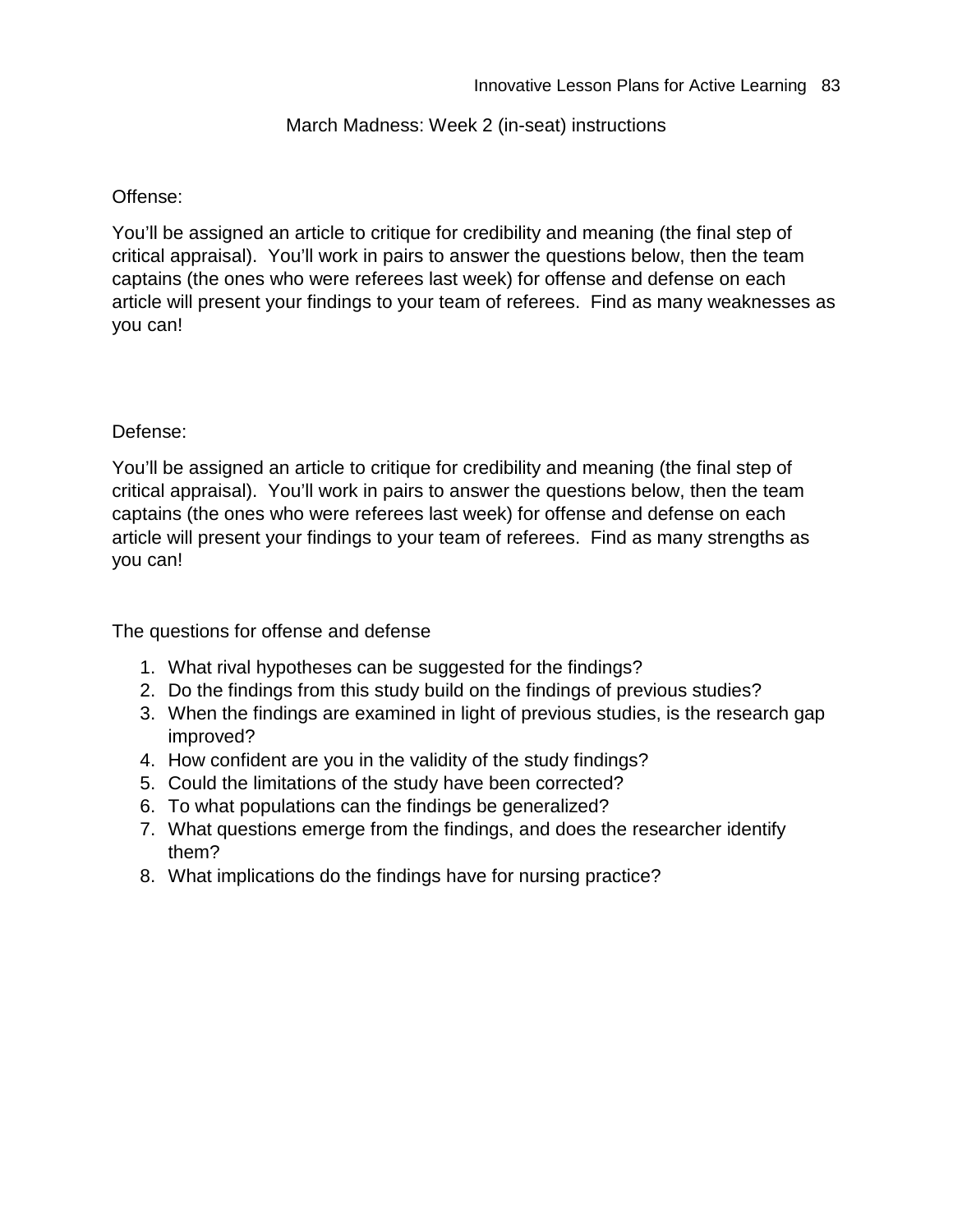(Week 2, cont.)

#### Referees:

You get to play the role of selection committee! In college basketball, the selection committee uses factors like record, strength of schedule, and rating percentage index (RPI) to determine the ranks or "seeds" of the teams. Although it's after-the-fact, I would like to know how these articles stack up against each other. Which one is the "number one seed"? In this assignment, I would like you to work together to "seed" these articles (one through eight) based on criteria of your own choosing. For example, maybe you'll decide that the strength of the method/design, the quality of the measurements of the variables, and the sample size are most important. Choose at least four criteria, scan the articles and make notes, then submit your final rankings by the end of week 3.

| Final<br>Rank | Article               | <b>Notes</b> |
|---------------|-----------------------|--------------|
|               | Berube & Gouveia      |              |
|               | (pencils)             |              |
|               | Johnson               |              |
|               | (aromatherapy)        |              |
|               | Lai                   |              |
|               | (music)               |              |
|               | Patterson             |              |
|               | (emotional freedom)   |              |
|               | Prato & Yucha         |              |
|               | (biofeedback)         |              |
|               | Sharif et al.         |              |
|               | (guided reflection)   |              |
|               | Young                 |              |
|               | (dogs)                |              |
|               | Zargarzadeh & Shirazi |              |
|               | (muscle relaxation)   |              |

What criteria did you use to rank the articles?

- ●
- ●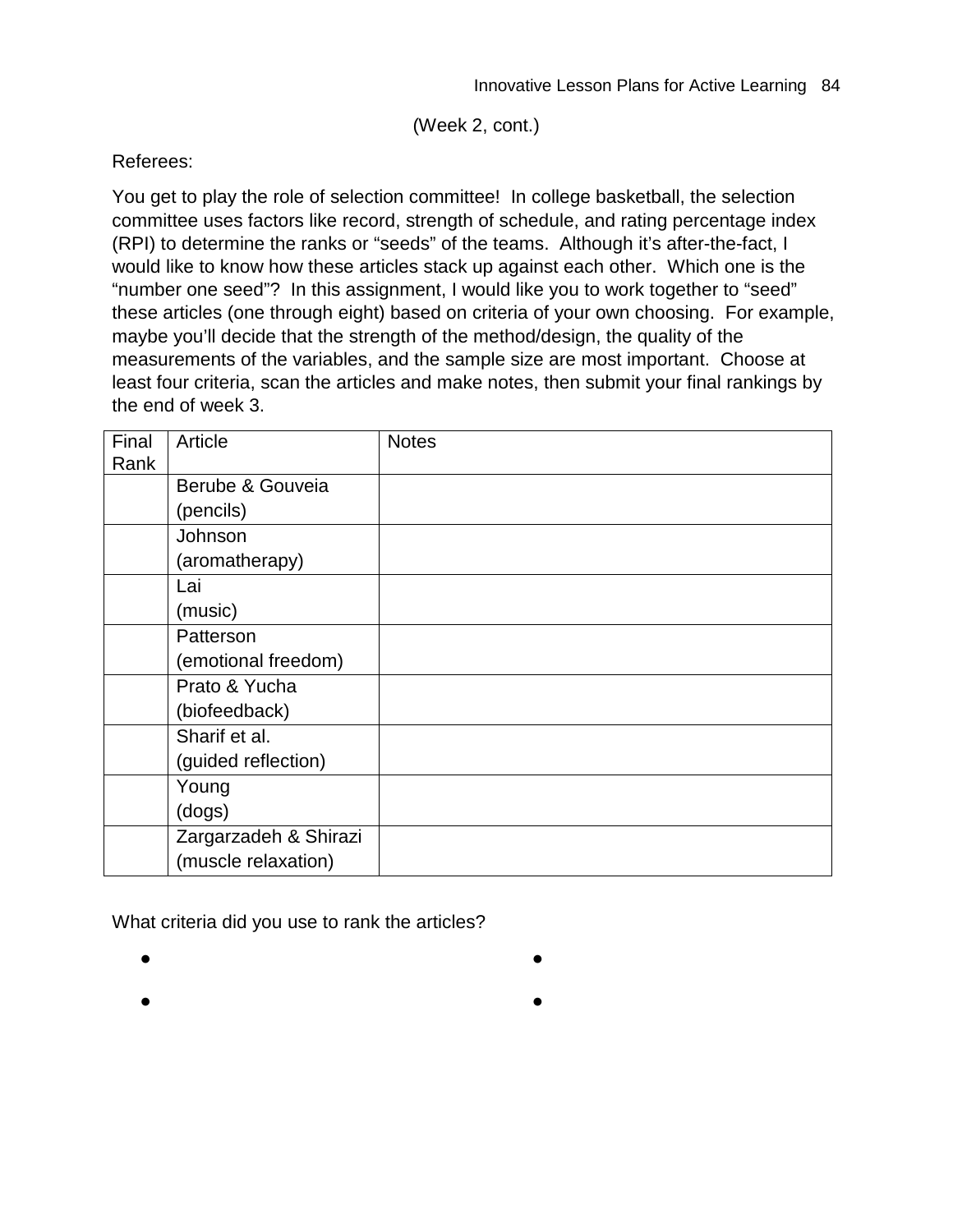(Week 2, cont.)

Referees, you also have secret instructions for today's class debate/discussion of our Final Four articles!

Like in sports where referees aim to be fair but naturally all have their own biases, there are biases in research. We've talked about bias with regard to research design, sampling, measurement methods, etc. This week, you're also being introduced to forms of publication bias such as language bias, time lag bias, etc.

During today's discussion you'll each be assigned a secret bias – a filter through which to listen to your peers who play the roles of offense and defense. For instance, you might be biased toward creativity and that would influence you to vote for the article that presents the most creative intervention, data analysis, or implications. Or, you might be biased toward caution. In that case, you'll be most swayed by the presentations of the offense and cast your vote toward the article with the least amount of negative points (no matter how many positive points are given)! I'll be passing out cards with your secret biases on them, and you'll be able to ask questions about them before the debate/discussion begins.

Secret biases to be written on notecards and one distributed to each referee:

- Data/facts
- Feelings/emotions
- Positive view, benefits
- Caution/judgment
- Creativity/new ideas
- Summaries/decisions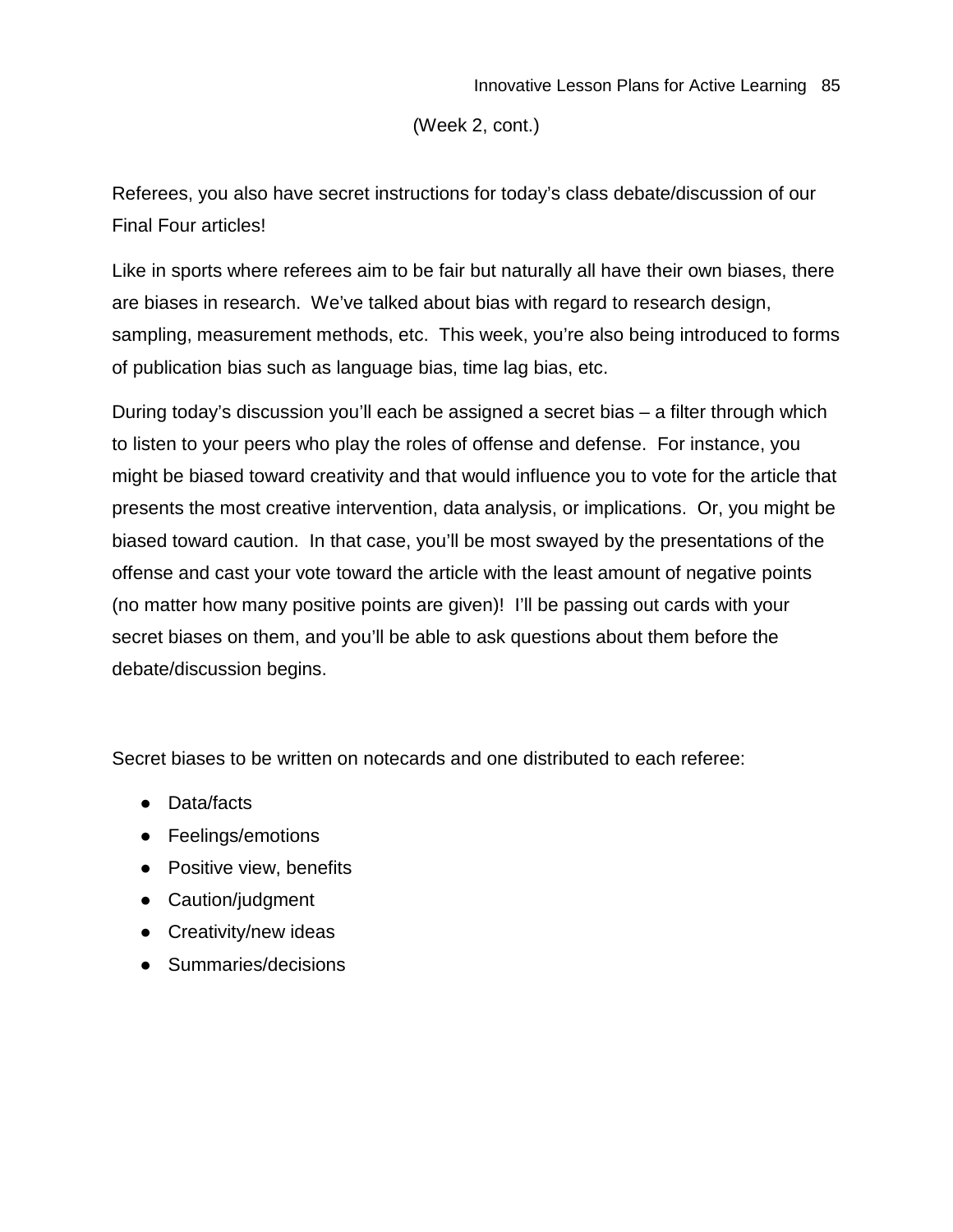#### March Madness: Week 3 (online) instructions

### All students:

Answer the following questions. Please write at least two sentences in response to each prompt:

- Which article should win March Madness and why?
- Which roles did you play during March Madness (offense, defense, referee, selection committee)? What did you like/dislike about these roles?
- What's the most important thing you learned while completing March Madness and why?
- How did March Madness help you evaluate the strengths and weaknesses of different evidence?
- What question(s) has March Madness raised for you? What are you still wondering about?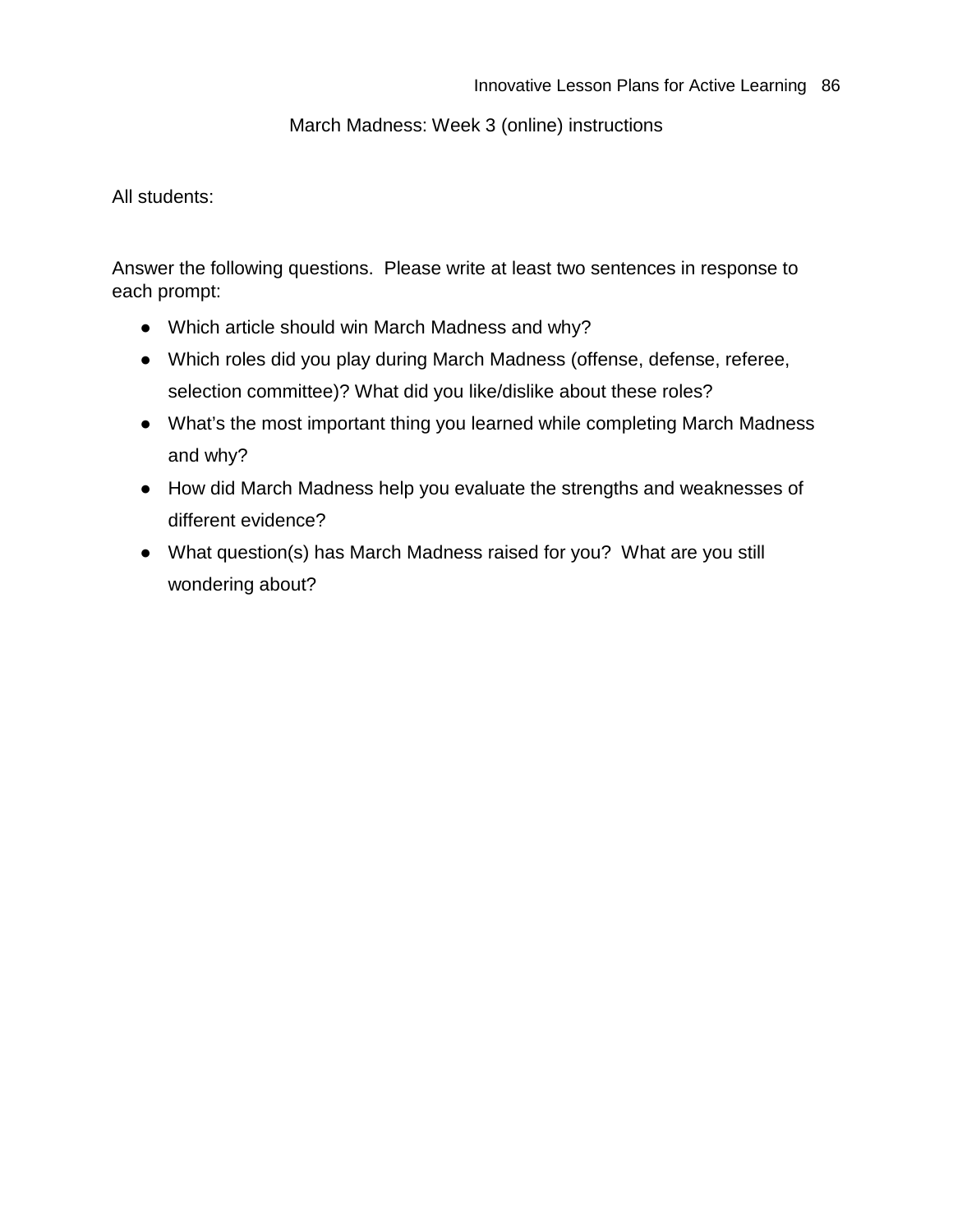## March Madness: Sample bracket

| Week 1    | Week 2    | Week 3       | Week 2    | Week 1    |
|-----------|-----------|--------------|-----------|-----------|
|           |           |              |           |           |
|           |           |              |           |           |
|           |           |              |           |           |
| Article 1 |           |              |           | Article 5 |
|           |           |              |           |           |
| VS.       | Article 1 |              | Article 6 | VS.       |
| Article 2 |           |              |           | Article 6 |
|           |           | Article 1 vs |           |           |
|           | VS.       | Article 7    | VS.       |           |
|           |           |              |           |           |
| Article 3 |           |              |           | Article 7 |
|           |           |              |           |           |
| VS.       | Article 4 |              | Article 7 | vs.       |
|           |           |              |           |           |
| Article 4 |           |              |           | Article 8 |